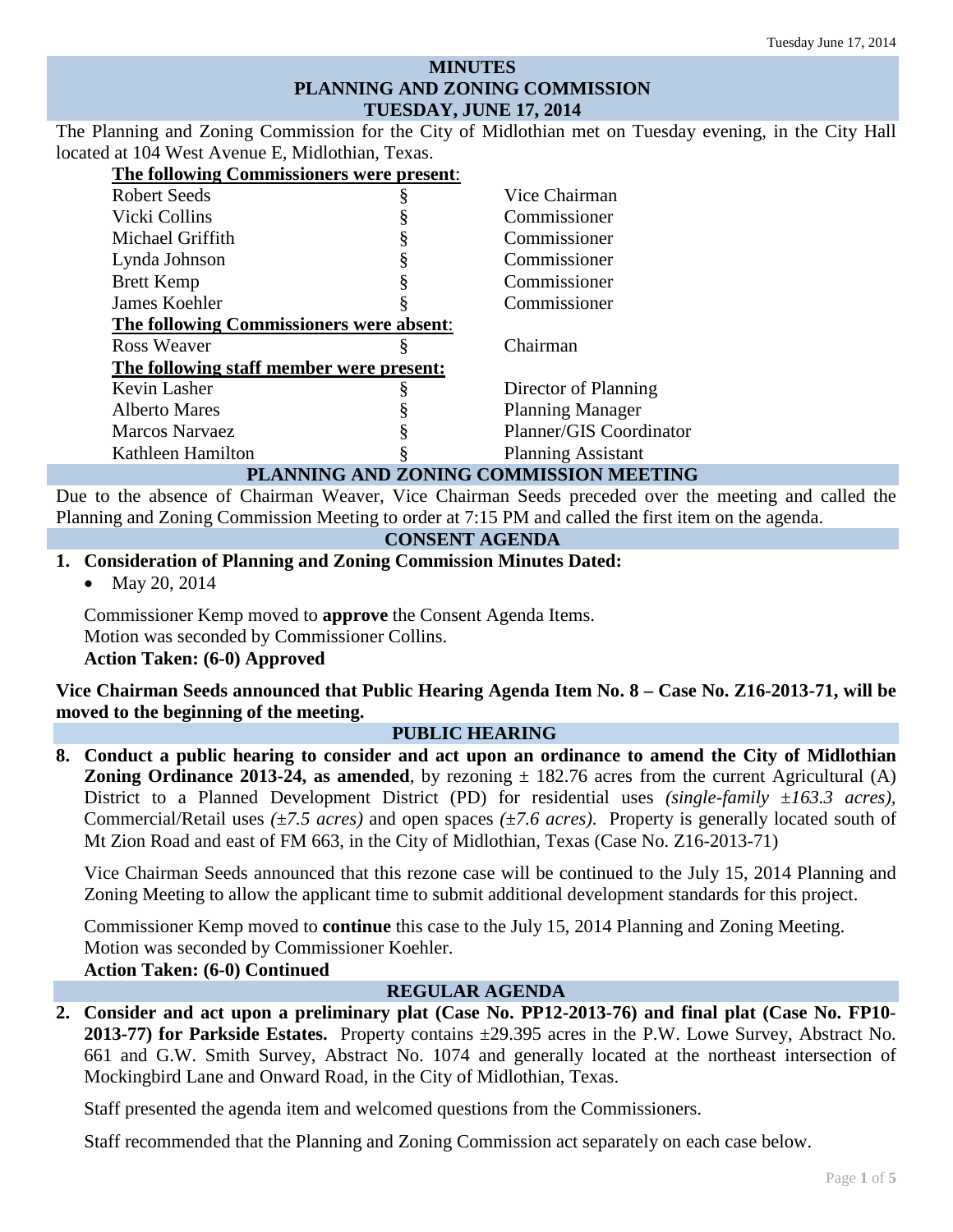Commissioner Johnson moved to **approve** the preliminary plat with the variance to the Subdivision Regulations *Section 6.11.4*, allowing Fern Court and Greenrock Court to exceed the maximum cul-de-sac length by 50 feet and 75 feet.

Motion was seconded by Commissioner Griffith.

#### **Action Taken: (6-0) Approved**

Commissioner Collins moved to **approve** the final plat as presented Motion was seconded by Commissioner Johnson. **Action Taken: (6-0) Approved**

**3.** Consider and act upon a preliminary plat of Hillstone Estates. Property contains  $\pm 28.875$  acres in the Martha Brenan Survey, Abstract No. 43, located on the east side of FM 663,  $\pm$  480 feet south of Ashford Lane in the City of Midlothian, Texas (Case No. PP09-2013-52).

Staff presented the agenda item and welcomed questions from the Commissioners.

Vice Chairman Seeds moved to **approve** the preliminary plat and the variance to the Subdivision Regulations Ordinance 88-14, as amended, SECTION 6.11. 4. B, as noted below with the following conditions:

- 1) The cul-de-sac length from the center line of Street "A" shall not exceed 732.62 feet as measured to the center radius point of the cul-de-sac diameter adjoining Street "D".
- 2) No more than 14 lots shall be served by the cul-de-sac as depicted on the Preliminary Plat drawing revised dated June 3, 2014.
- 3) The Final Plat shall not be reviewed by the Planning and Zoning Commission until the applicant secures required zoning designation approvals for the platted area from the Planning and Zoning Commission and City Council.
- 4) The Final Plat shall not be recorded until a cross access agreement with the property owner adjoining the southern boundary of the platted area has been consummated and recorded for the provision of emergency access only to Street "B" from FM 663.
- 5) All lot lines for the proposed commercial lots that adjoin a residentially zoned property will be required to be screened with a 6-foot high masonry fence in accordance with Section 4.5203 of the Midlothian Zoning Ordinance. Same lot lines would also be subject to a 20-foot building setback.

Motion was seconded by Commissioner Griffith.

# **Action Taken: (6-0) Approved**

**4. Consider and act upon a request for a masonry exemption for 120 W. Avenue K,** being Lot 2, Block 1, of the Daniel Addition. Property contains  $\pm$  0.36 acres and is generally located west F.M 663 and  $\pm$  214 feet north of Alabama Road, in the City of Midlothian, Texas (Case No. M15-2013-83)

Staff presented the agenda item and welcomed questions from the Commissioners.

Commissioner Collins moved to **approve** this exemption with the following conditions:

1. Submit required building permit.

2. Landscaping shall be placed around structure.

Motion was seconded by Commissioner Griffith.

### **Action Taken: (6-0) Approved**

**5. Consider and act upon a request for a masonry exemption for 140 Sequoia Court, Lot 20, Block 4 of the Twin Creeks Addition.** Property containing  $\pm$  0.52 acres, and is generally located South of F.M. 1387 and  $\pm$  430 feet north of Sycamore Drive, in the City of Midlothian, Texas (Case No. M16-2013-84)

Staff presented the agenda item and welcomed questions from the Commissioners.

Commissioner Collins moved to **approve** this exemption as presented. Motion was seconded by Commissioner Johnson. **Action Taken: (6-0) Approved**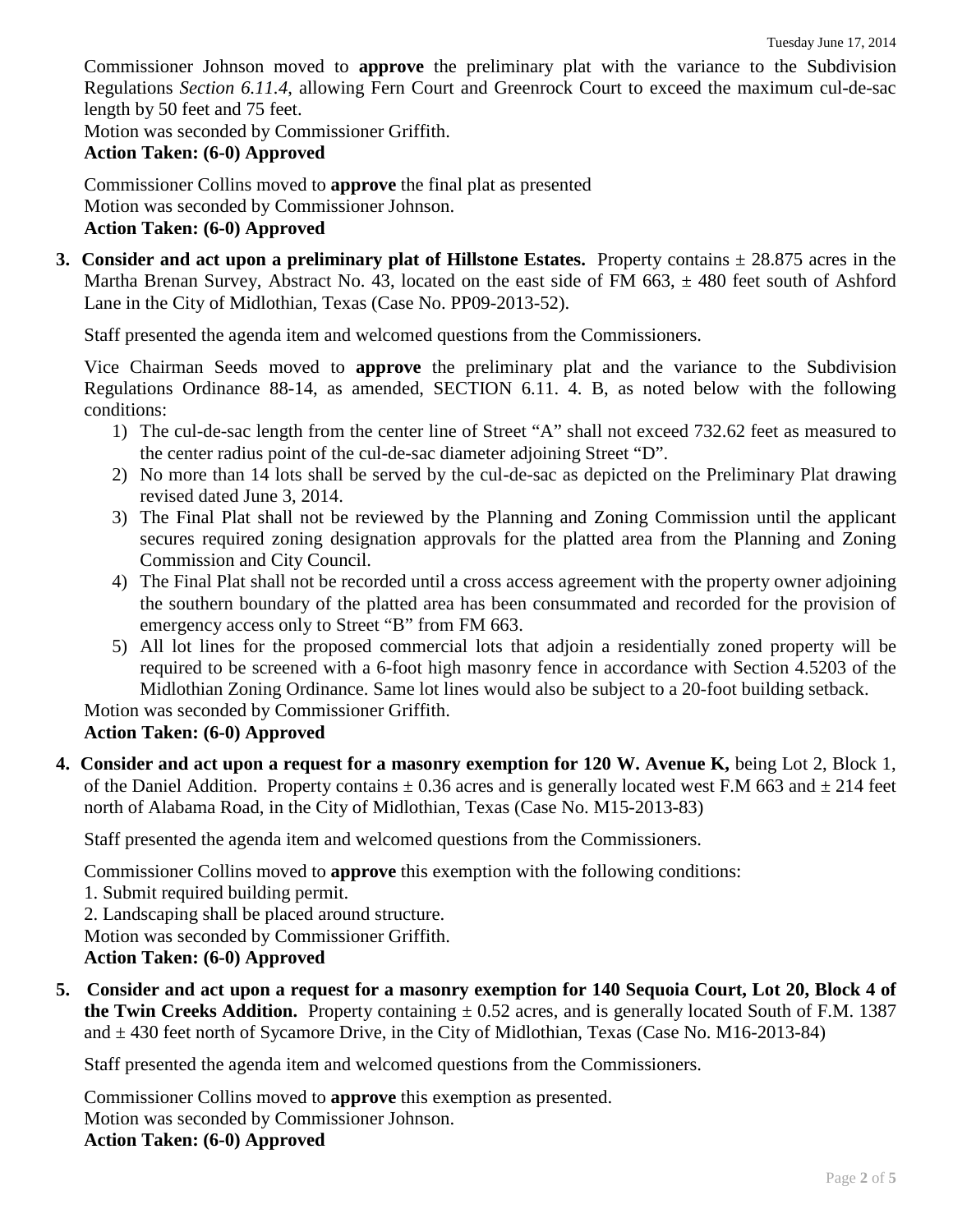### **PUBLIC HEARING**

**6. Conduct a public hearing to consider and act upon an ordinance amending the City of Midlothian Zoning Ordinance 2013-24, as amended, by rezoning ± 212.199 acres from the current Agricultural (A) District to a Planned Development (PD) District** for all uses permitted in the Heavy Industrial (HI) District with additional uses, development and maintenance requirements. Said Property is out of the J. Chamblee Survey, Abstract 192, the L. K. Survey, Abstract No. 593, and the Cuadrilla Irrigation Co. Survey, Abstract No. 1206, located west and south of Miller Road and north and west of US Highway 67, in the City of Midlothian, Texas. (Case No. Z17-2013-80)

Staff presented the agenda item and welcomed questions from the Commissioners.

Commissioner Koehler moved to **close the public hearing**.

Motion was seconded by Commissioner Kemp.

## **Action Taken: (6-0) Close Public Hearing**

Commissioner Johnson moved to **approve** the ordinance with the addition to Section F.

- f. Temporary Signs for each lot.
	- i. During construction of a project on an individual lot, one (1) construction/leasing sign is permitted, but shall not exceed 100 s.f. in area. It shall not be more than 4'-0" off the ground to the bottom of the sign. It shall not be illuminated. It shall be removed upon completion of the construction or 90% occupancy of the building.
	- ii. After construction completion or 90% occupancy, one sign is permitted indicating "for lease" or "for sale". It shall not exceed 40 s.f. in area. It shall not be more than 4'-0" off the ground to the bottom of the sign. It may be either ground-mounted or building-mounted. It shall not be illuminated. It shall be removed upon close of sale or lease.

Motion was seconded by Commissioner Koehler.

**Action Taken: (6-0) Approved**

**7. Consider and act upon a request to continue a rezone request of ± 5.7 acres from the current Planned Development District 23 (PD-23) originally designated as a park/open space for Cotton Creek Ranch to Single Family One (SF-1) for residential uses**. Property is Lot 20, Block B in the Cotton Creek Ranch Addition and generally located at the western cul-de-sac of Chuck Wagon Drive and 670 feet west of Rattlesnake Drive, in the City of Midlothian, Texas (Case No. Z10-2013-59)

Staff recommended to the Commissioner that this case be continued indefinitely to allow the applicant and staff additional time to revise the proposal before presenting it.

Vice Chairman Seeds moved to **continue the public hearing indefinitely**. Motion was seconded by Commissioner Kemp. **Action Taken: (6-0) Continue Public Hearing Indefinitely**

**9. Conduct a public hearing to consider and act upon an ordinance amending the City of Midlothian Zoning Ordinance 2013-24, as amended,** by rezoning  $\pm$  4.377 acres from the current Planned Development No. 33 (PD-33) District for multi-family and retail uses to a Planned Development District (PD) for residential townhome uses. Property is located in the W. M. Hawkins Survey, Abstract 465, being located north of East Ridge Drive and  $\pm$  400 feet east of North 14<sup>th</sup> Street, in the City of Midlothian, Texas (Case No. Z06-2013-30)

Staff presented the agenda item and welcomed questions from the Commissioners.

Commissioner Griffith moved to **close the public hearing**.

Motion was seconded by Commissioner Collins.

**Action Taken: (6-0) Close Public Hearing**

Commissioner Griffith moved to **approve** the ordinance with the following addition to the conditions of approval.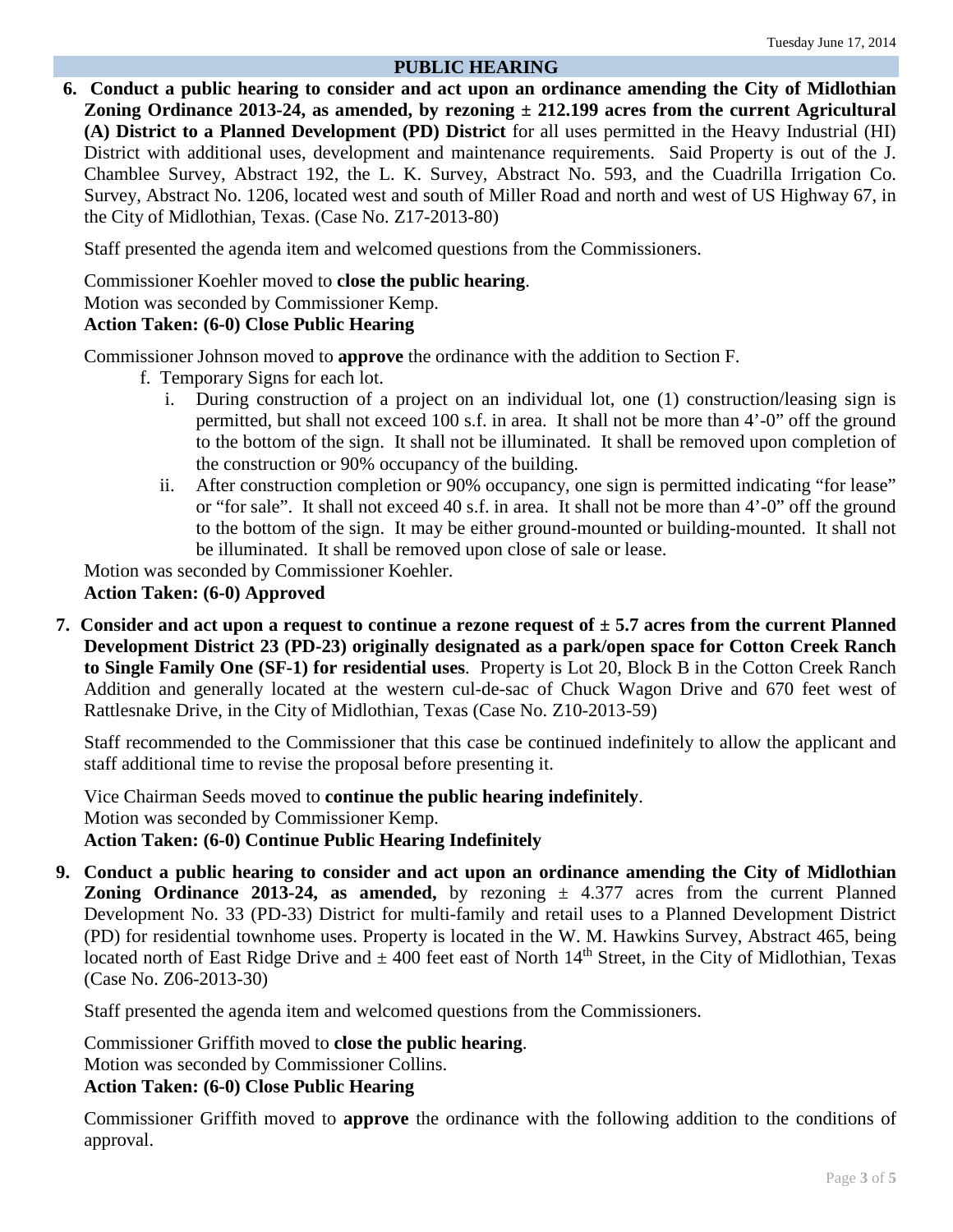A. Central mailboxes that serve the residential units shall be located on HOA Tract #1. A mandatory property owners association shall be responsible for the maintenance of Tract #1. Motion was seconded by Commissioner Kemp.

# **Action Taken: (6-0) Approved**

**10. Consider and act upon an ordinance amending Ordinance 2014-10, Planned Development District (PD-66), McAlpin Manor, by amending** *Section 3.B.12&13,* to reflect modifications to the screening fence requirements for residential lots backing or siding onto Ledgestone Lane. Property contains ±249.298 acres and is located south of McAlpin Road and ±950 feet west of Kolter Lane, in the City of Midlothian, Texas. (Case No. Z11-2013-61)

Staff presented the agenda item and welcomed questions from the Commissioners.

Commissioner Griffith moved to **close the public hearing**. Motion was seconded by Commissioner Kemp. **Action Taken: (6-0) Close Public Hearing**

Commissioner Griffith moved to **approve** the amendment to the Planned Development (PD-66) District ordinance with the following addition to the conditions of approval.

1) A fifteen-foot (15') landscape easement shall be provided along Ledgestone Lane with street trees placed every forty-feet (40') adjacent to a six-foot (6') high brick/masonry wall (per fence standards outlined in the Midlothian Zoning Ordinance). Said six-foot (6') high brick/masonry wall shall not be required for those lot approved for driveway access off Ledgestone Lane.

Motion was seconded by Commissioner Johnson.

# **Action Taken: (6-0) Approved**

**11. Conduct a public hearing to consider and act upon an ordinance to amend the City of Midlothian Zoning Ordinance 2012-34, as amended, Section 4.5810 (Political Signs)**, incorporating changes to various articles, sections and subsections; providing a conflicts clause; providing a severability clause, and providing for an effective date (Case No. OZ02-2013-78)

Staff presented the agenda item and welcomed questions from the Commissioners.

Commissioner Kemp moved to **close the public hearing**. Motion was seconded by Commissioner Collins. **Action Taken: (6-0) Close Public Hearing**

Commissioner Griffith moved to **approve this amendment to the City of Midlothian Zoning Ordinance 2012-34, as amended, as presented.**

Motion was seconded by Commissioner Johnson.

**Action Taken: (6-0) Approved**

**12. Conduct a public hearing to consider and act upon an ordinance to amend the City of Midlothian Zoning Ordinance 2012-34, as amended, Section 3.5400 (Residential Landscaping, Streetscaping, and Amenity Standards) and Section 3.5600 (Residential Parking and Garages),** incorporating changes to various articles, sections and subsections; providing a conflicts clause; providing a severability clause, and providing for an effective date (Case No. OZ03-2013-79)

Staff presented the agenda item and welcomed questions from the Commissioners.

Commissioner Griffith moved to **close the public hearing**. Motion was seconded by Commissioner Koehler. **Action Taken: (6-0) Close Public Hearing**

Vice Chairman Seeds moved to **approve** this amendment to the City of Midlothian Zoning Ordinance 2012- 34, as amended, with the following additional option**:**

3.5602 GARAGE REQUIREMENT